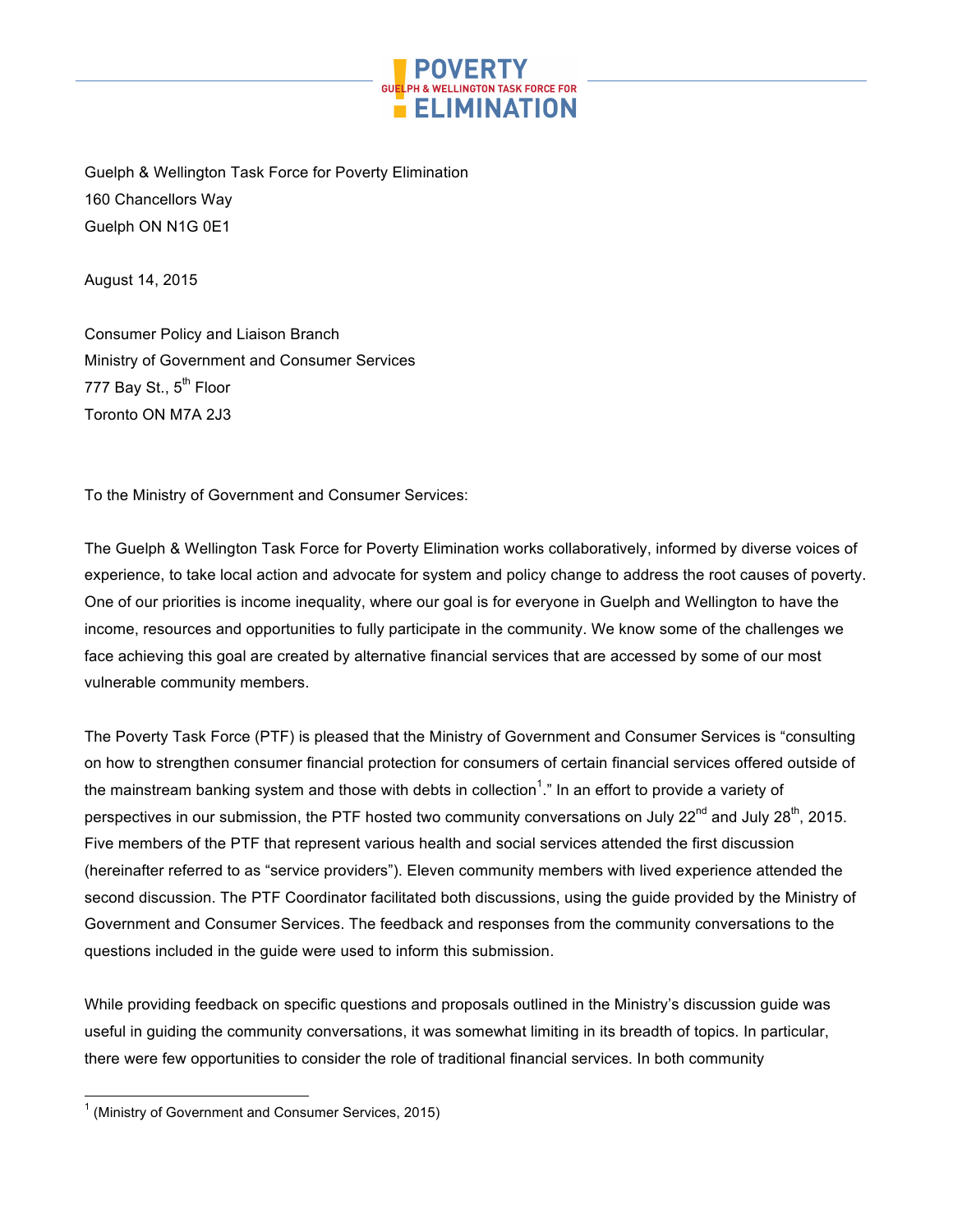

conversations, participants stressed that **we need to increase the ability of traditional services to respond to the needs of those currently accessing alternative services. More specifically, we need to develop an alternative model of lending that works for low-income community members that can be offered by traditional services.** It is strongly recommended that the Ministry explore this recommendation further and look to best practices in other provinces and countries.

## **MAIN RECOMMENDATIONS**

- 1. Introduce a tiered system for subsequent loans so the cost per \$100 lent would gradually decrease. Begin by decreasing the first tier of the current \$21 for every \$100 borrowed to \$17. This would protect borrowers from falling deeper into debt when they borrow from multiple places in an attempt to pay off loans.
- 2. Extend and legislate the current 14-day pay period to the maximum of 62 days after 3 repeat loans or when requested by the borrower.
- 3. Set the maximum value of principal lent to 30% of net income.
- 4. Support financial literacy *before* consumers have a need to access alternative financial services.
- 5. Extend current policies that apply to federal cheque cashing to other levels of government so that no fees apply and a bank account is not required to cash a cheque from the provincial or municipal government.
- 6. Expand debt collection legislation as suggested in the Ministry's discussion guide.
- 7. Implement a payday loan tracking system to allow limiting of debt accumulated through these lenders.

#### **SUMMARY OF KEY DISCUSSION POINTS**

#### **1. We have an moral responsibility to protect the most vulnerable**

Dealing with unexpected financial issues is hardly uncommon. For many, such situations can be resolved with a trip to the bank, a request to a family member, or the swipe of a credit card. However, for those living in poverty, the options are much more limited and many find themselves dependent on alternative financial services. Using these services can result in crushing debt and intensely stressful situations for those already struggling to stay afloat. As a society, we have a moral responsibility to protect our most vulnerable community members and yet they are continually taken advantage of by a lack of legislation concerning these alternative financial services. Consulting on how to strengthen consumer financial protection is a critical first step, but doing so through a lens that considers the impacts on low-income families and individuals is imperative.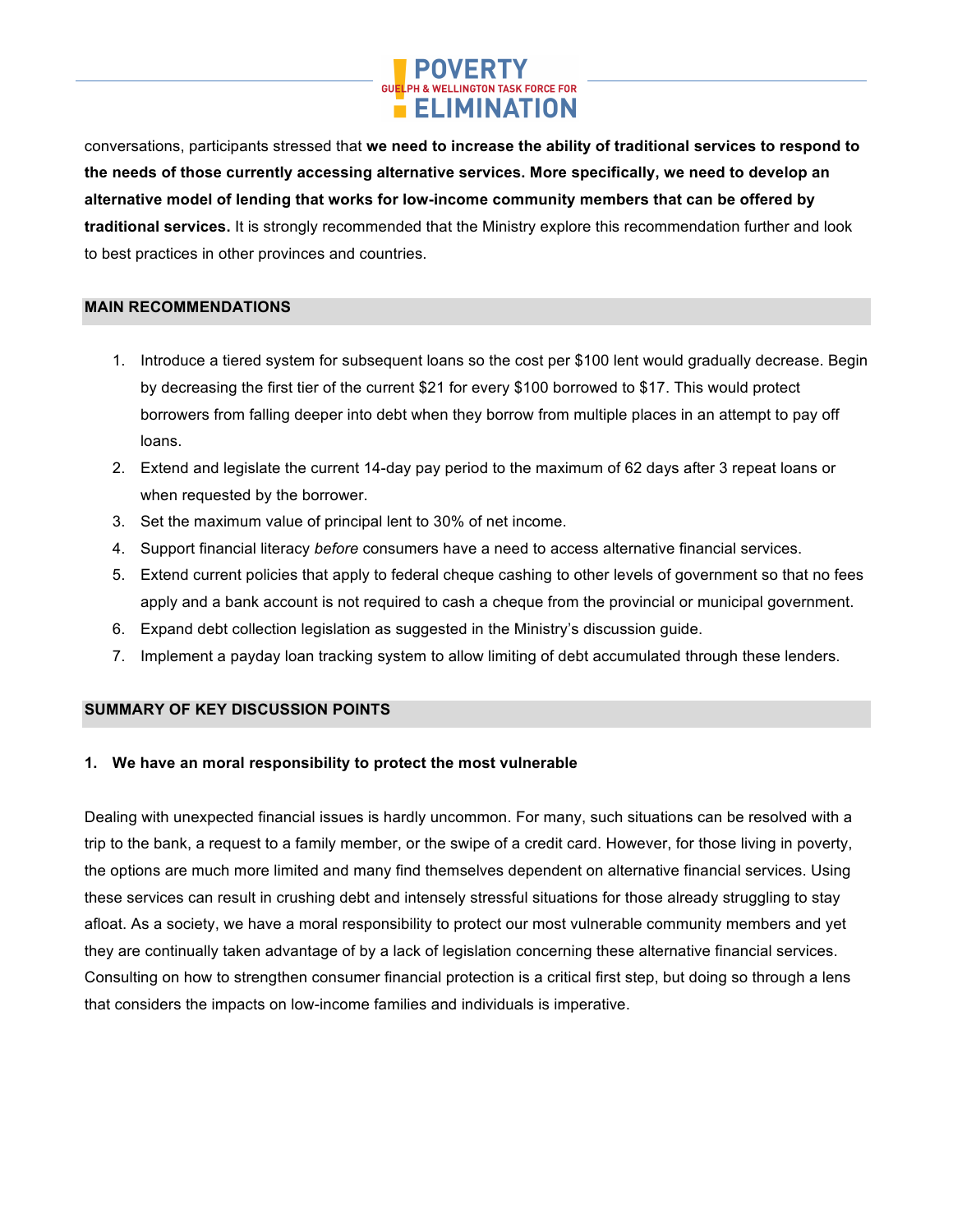

## **2. There is a lack of understanding of how alternative financial services work**

During our community conversations, service providers stressed that their clients often do not understand what they're getting into when they access alternative financial services. The providers admitted that despite considering themselves to be financially literate, they found navigating the terms and conditions of payday loans to be unnecessarily complex. Suggesting that those in a financial crisis should be able to understand well enough to make a sound decision is an unfair expectation that these services place on those in such vulnerable situations. This was confirmed during the conversation with low-income community members when they noted that they rarely review the terms and conditions of alternative financial services. For some, this is because the written terms are too confusing, but most pointed out that the terms didn't actually matter to them. All they were focused on was getting the money and, at that particular moment, they couldn't be bothered to try and understand the longer-term impact.

All of the community conversation participants stressed that financial literacy is critical, but needs to happen *before* people walk in the door of an alternative financial service and *before* they find themselves in financial stress. Ideally, financial literacy would be included as part of the secondary school curriculum. In Guelph-Wellington, we have been able to achieve this to some degree through a partnership with Family Counselling and Support Services for Guelph-Wellington and the Wellington Catholic District School Board. There are currently discussions about extending this work into the Upper Grand District School Board.

#### **3. Lack of options is driving low-income community members to use alternative financial services**

The lack of options for low-income families and individuals to access financial support in crisis situations is driving the use of alternative financial services. In some cases, low-income borrowers have been denied access to traditional financial services due to bad credit or lack of identification. When they find themselves in a crisis situation, such as losing their job, they are left with few options and often accessing alternative financial services is the best one.

*"I used [a payday loan service] because I lost my job during the recession and one thing turned to another and all of a sudden I owed \$800! You're always chasing and it's hard to catch up. I finally was able to pay it off and struggled for the month. I spent so much money chasing the system."* [community member]

Service providers also noted that cuts to social assistance benefits, such as the Community Start-Up and Maintenance Benefit (CSUMB), drive low-income community members to use these services. Eliminating these supports is eroding the safety net for the most vulnerable and pushing them to take on the burden that comes with using alternative financial services.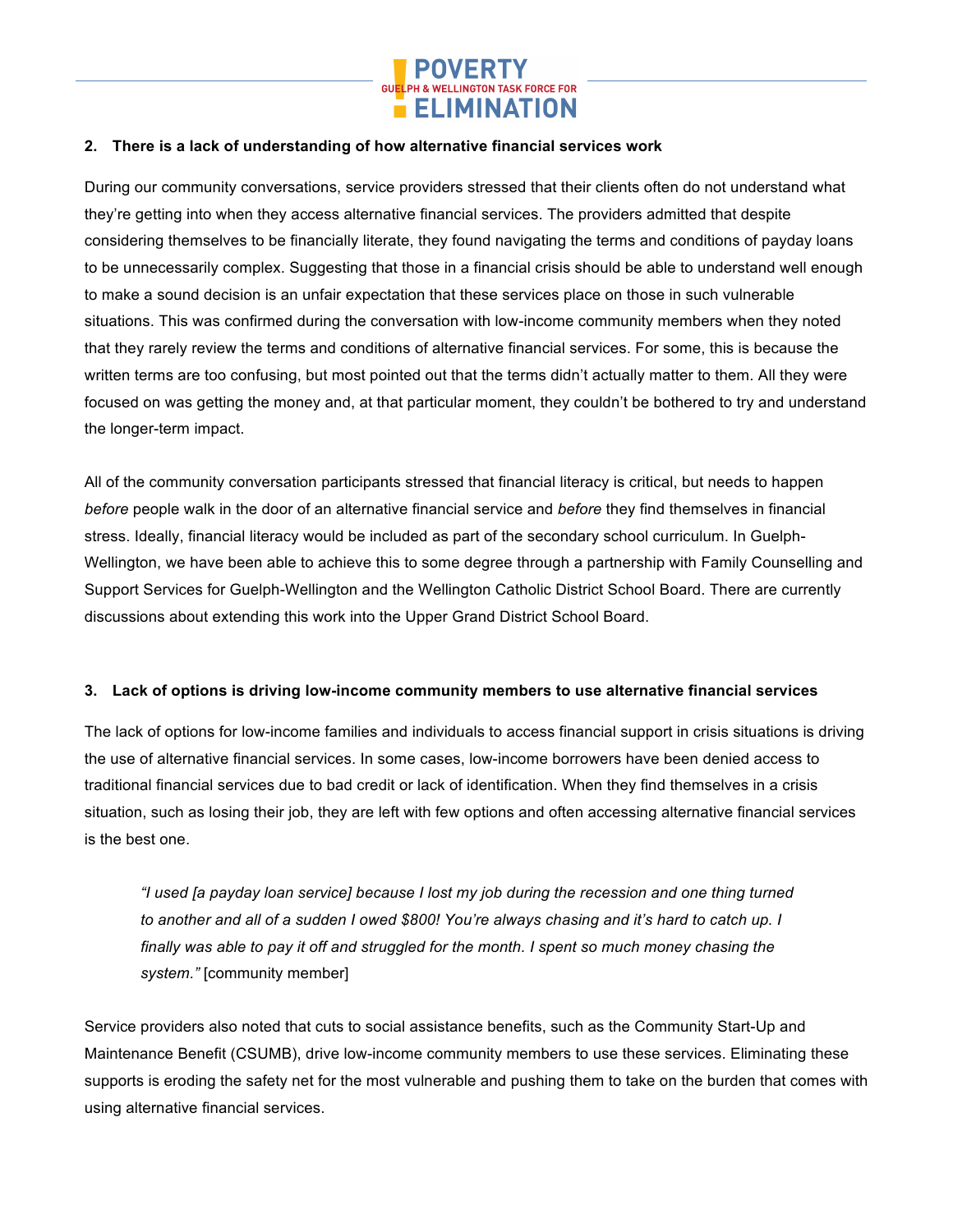

While there is acknowledgement that certain barriers, crisis situations, and lack of supports drive people to use alternative financial services, it is imperative to note that these are not, in fact, the root causes. Rather, a lack of adequate income is what makes many people turn to these services. Several community members stressed that social assistance is not enough to cover their basic needs, and they are often forced to use payday loan services to cover rent or deal with a health issue.

*"What happens if my wheelchair breaks? I need it, but what am I going to do? It would be tempting to turn to a [payday loan service] because it's a matter of life or death for me."*  [community member]

## **4. Low-income community members are spiraling into more debt than they can handle**

Service providers and community stakeholders suggested that low-income consumers accessing alternative financial services are at risk of taking on more debt than they can handle and falling into a cycle of repeat borrowing to pay off previous debts. Community members with lived experience shared multiple examples of how this had happened to them, and stressed how difficult it is to get out of the situation.

*"You borrow from one place to pay back the other and as soon as one is paid off, you borrow from that place again. There's enough of them around that you can just go from one place to the next. What else are you supposed to do? You get stuck."* [community member]

*"Eventually they'll catch up to you. I have a plan for that. I've talked to my boss and I told him that if they contact him, I'll just take a lower wage so I can work under the table."*  [community member]

#### **5. Low-income community members are more comfortable accessing alternative financial services**

Many community conversation participants with lived experience noted that they are significantly more comfortable dealing with alternative financial services as opposed to traditional banks. They explained that alternative services have developed a welcoming atmosphere and staff conveys an attitude of understanding and willingness to help. Traditional services were described as cold and proper, and staff as judgmental and dismissive.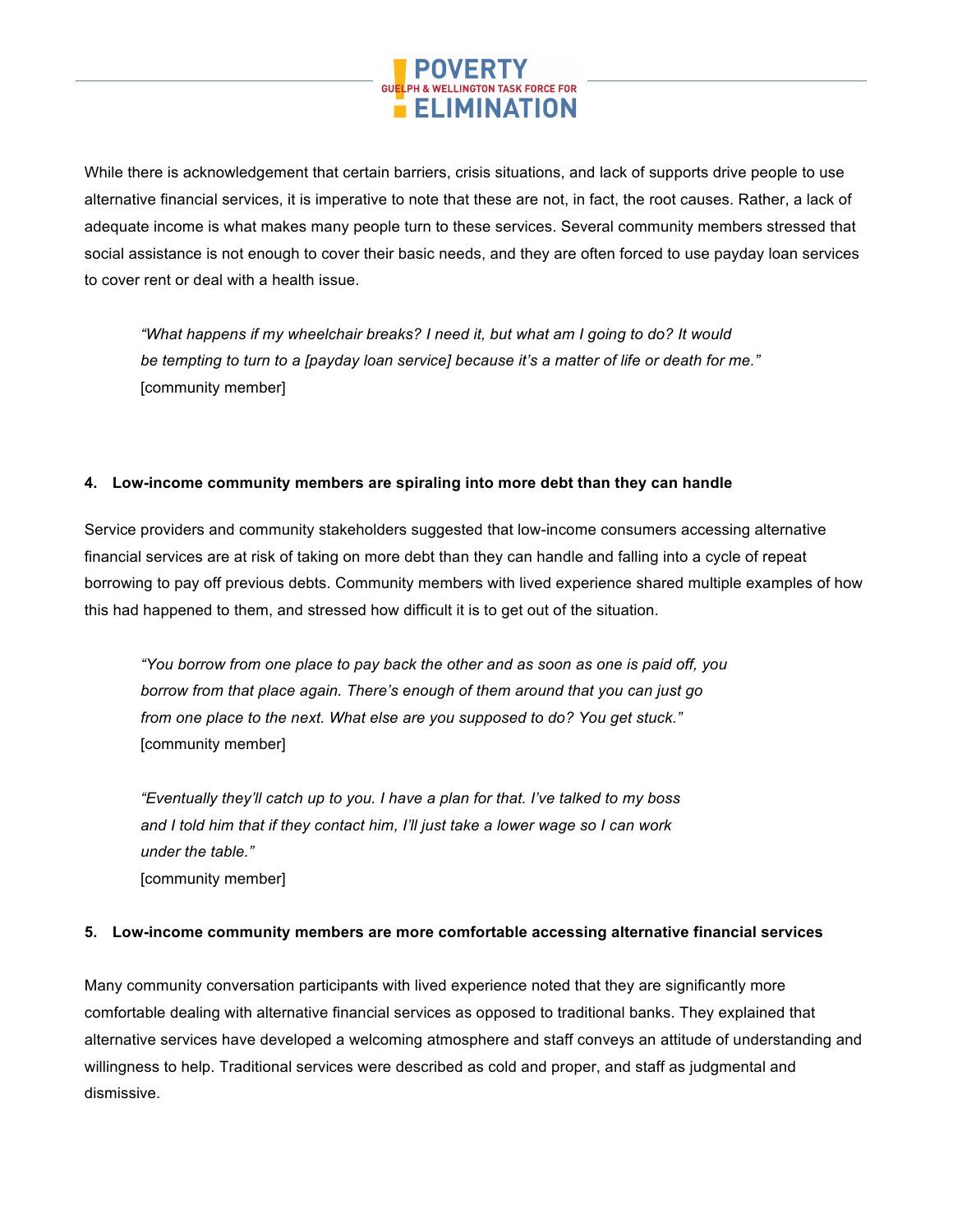

*"These places are open all hours. Some are 24 hours! And they don't judge you when you go in looking grubby. Banks are all proper and scary to go into."*  [community member]

# **FEEDBACK ON MINISTRY PROPOSALS**

The Ministry of Government and Consumer Services asked for feedback on specific proposals outlined in Strengthening Consumer Financial Protection<sup>2</sup>. Service providers and community stakeholders reviewed the proposals and their approval  $(V)$  or disapproval  $(X)$ , along with some feedback, is included below.

|   | <b>Proposals from Ministry</b>                           | <b>Feedback from Community Conversations</b>  |
|---|----------------------------------------------------------|-----------------------------------------------|
|   | Specifically regulate alternative financial services     | Manitoba was identified as a leader in this   |
|   |                                                          | area.                                         |
|   | Regulate cost of a broader range of alternative          | There should be no fees for cashing           |
|   | services                                                 | government cheques from the municipality,     |
|   |                                                          | province, or federal government.              |
|   | Base a review of the maximum total cost of borrowing     | There is some concern that further            |
|   | on specified factors                                     | government reviews could prolong action.      |
| X |                                                          | Instead, it is recommended that the           |
|   |                                                          | government look to best practices in other    |
|   |                                                          | provinces.                                    |
|   | Restrict how consumers can use payday loans through      | A tracking system could be used as an         |
|   | a transaction tracking system                            | enforcement tool to ensure lenders are only   |
|   |                                                          | approving qualified borrowers (e.g. 30% of    |
|   |                                                          | net income). It could also provide valuable   |
|   |                                                          | data for the province by identifying those    |
|   |                                                          | using alternative financial services to avoid |
|   |                                                          | child and spousal support payments.           |
|   | Require payday lenders to take the borrowers' ability to | If this proposal were adopted, most low-      |
|   | repay into account                                       | income people would be restricted from ever   |
| X |                                                          | accessing alternative financial services,     |
|   |                                                          | which is not a solution.                      |
|   |                                                          | Maximum value of principal lent should be     |

 <sup>2</sup> (Ministry of Government and Consumer Services, 2015)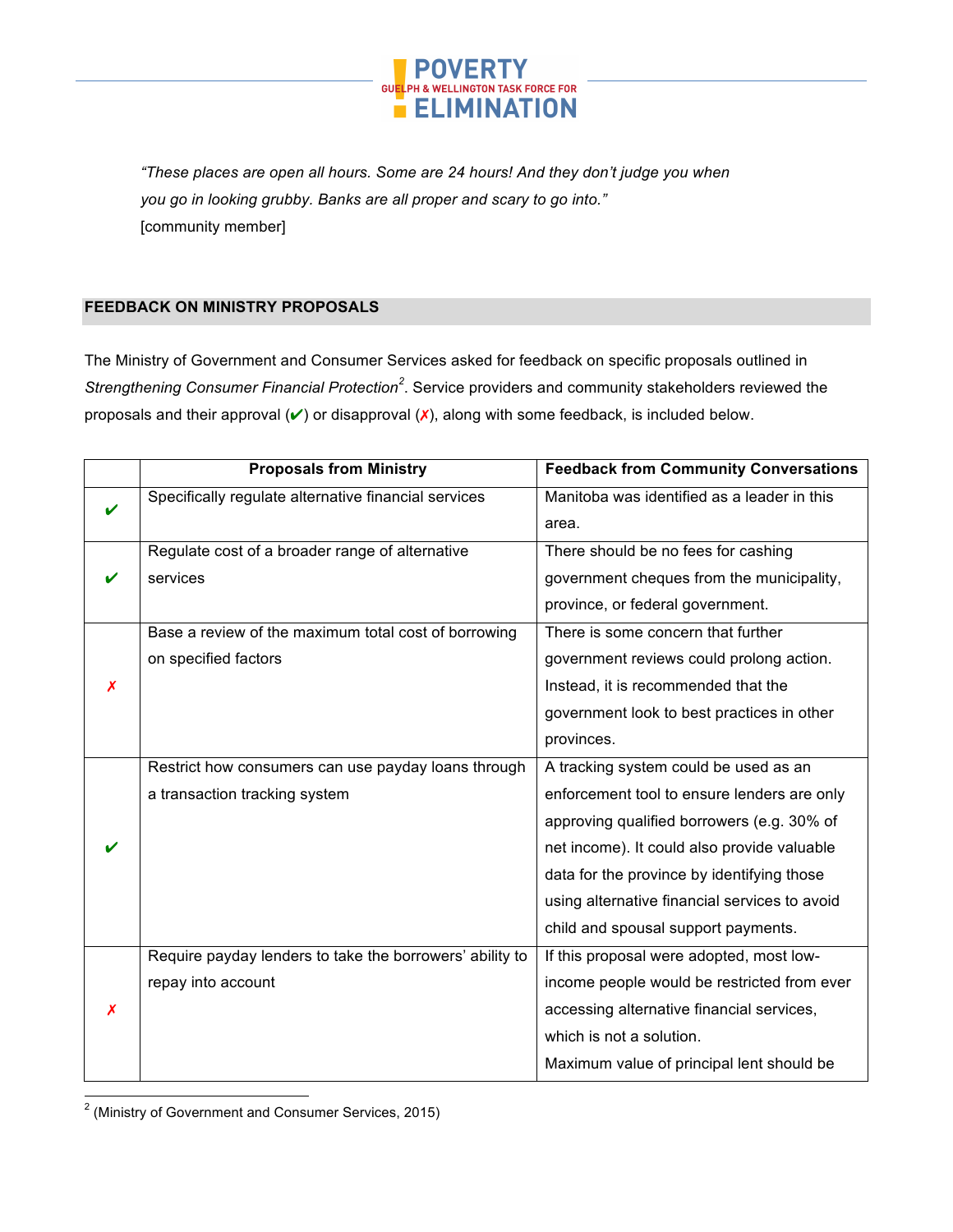

|                  |                                                          | 30% of net income (same as Manitoba).          |
|------------------|----------------------------------------------------------|------------------------------------------------|
|                  | Waiting periods between payday loans                     | A tiered system for repayment is a better      |
| $\boldsymbol{x}$ |                                                          | option and would have a greater impact.        |
|                  | Restrict the number of payday loans a borrower can       | Once the system has been used by a low-        |
| X                | take out in a year                                       | income borrower, they need continuing loans    |
|                  |                                                          | to subsist.                                    |
|                  | Require payday lenders to provide an extended            | This is a particularly attractive option if    |
|                  | payment plan to frequent borrowers                       | coupled with a tiered system for repayment.    |
|                  |                                                          | Lenders should be required to provide an       |
|                  |                                                          | extended payment plan when the borrower        |
|                  |                                                          | requests it.                                   |
|                  |                                                          | Those in arrears should be required to         |
|                  |                                                          | access help from a non-profit counselor.       |
|                  | Lower the total cost of defaulting on a loan             | A \$20 default fee followed by 30% per annum   |
|                  |                                                          | is recommended.                                |
|                  | Increase the information available to the consumer       | Advertising of the costs of payday loans       |
|                  |                                                          | should be in dollars as well as percentages.   |
|                  |                                                          | Government issued posters need to be more      |
|                  |                                                          | prominent and should be posted in a variety    |
|                  |                                                          | of locations (e.g. transit, community centres, |
|                  |                                                          | social service agencies, etc.).                |
|                  |                                                          | Increase financial literacy opportunities in   |
|                  |                                                          | schools and the community.                     |
| V                | Increase the effectiveness of disclosures                | See feedback directly above.                   |
| V                | Limit price escalation from promotional rates            |                                                |
| V                | Prohibit payday lenders from purchasing gift cards       | Limit discount of face value to 10%            |
|                  | Relax the requirement to make funds accessible within    | 48 hours is recommended.                       |
|                  | an hour of granting a payday loan online                 |                                                |
|                  | Expand inspection authorities to include unlicensed      |                                                |
|                  | payday lenders and loan brokers                          |                                                |
|                  | Transparency and disclosure                              |                                                |
|                  | Broad partnerships                                       | Provide information to front-line service      |
|                  |                                                          | providers to support their clients.            |
|                  | Apply debt collection rules to purchasers of overdue     |                                                |
|                  | debts                                                    |                                                |
|                  | Adjust the timing and content of the initial notice sent | The US Fair Debt Collection Practices Act is   |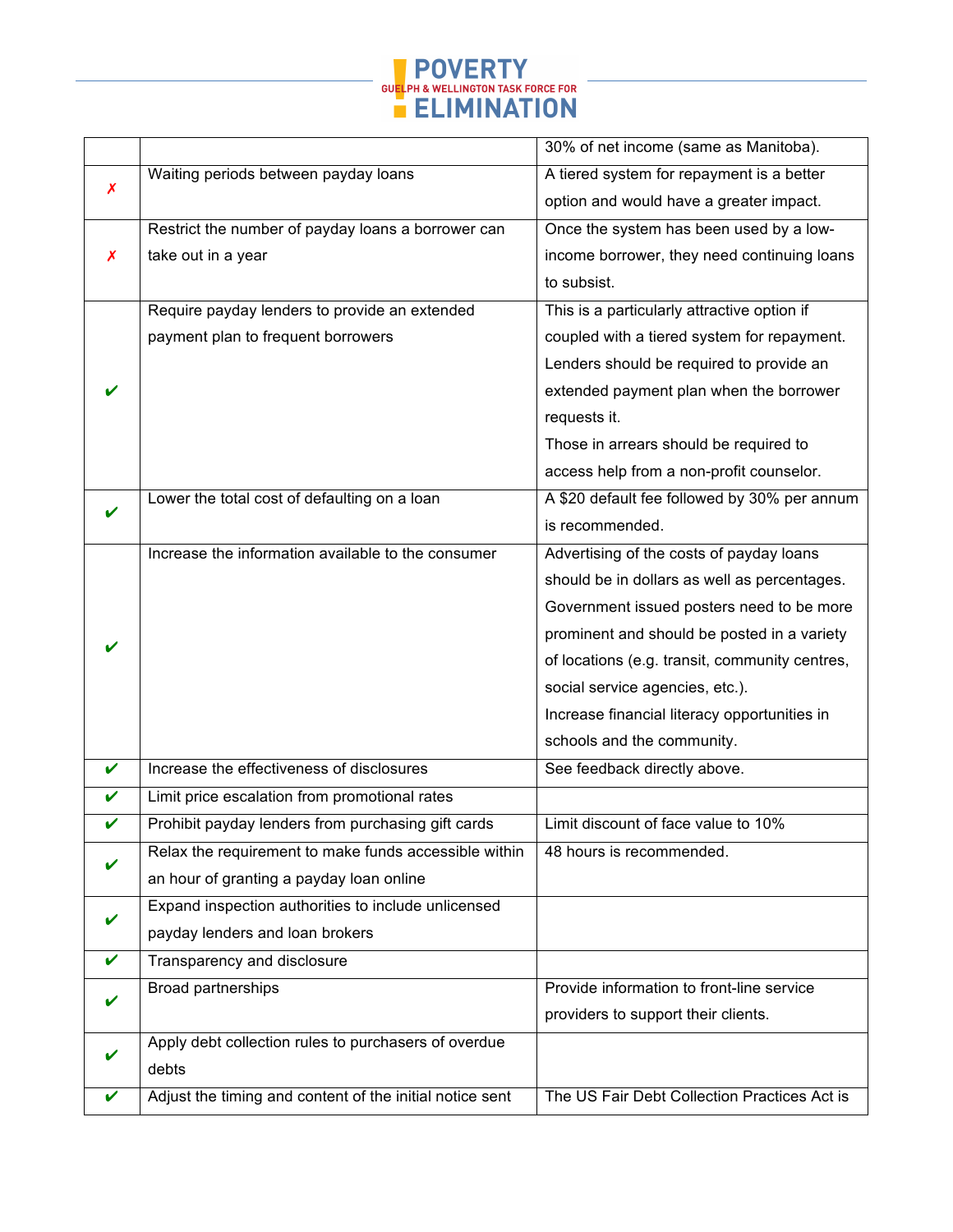

|  | at the start of collection activity                     | supported. |
|--|---------------------------------------------------------|------------|
|  | Allow debtors to require contact by a collecting agency |            |
|  | continue only in writing                                |            |

### **LOCAL BEST PRACTICES**

#### **1. Innovative Microfinance Program**

Circles Guelph-Wellington, a programme designed to support individuals in reaching their goals and moving out of poverty, has successfully launched an innovative microfinance program in partnership with a local community agency and credit union. The local community agency involved generously offered to support programme participants with micro-loans to help them achieve their employment and education goals (tuition, purchase of a used vehicle, computer, tools, etc…). Instead of the community agency providing the loan directly to the individual, an arrangement has been with a local credit union to administer the loans. The original donation is held by the credit union as security against the approved loans. Once approved by the Circles programme coordinator, the credit union provides the funding to the participant through a standard loan process. The participants pay back the loan to the credit union and this helps them establish a credit history and gets them involved with mainstream financial services.

# **2. Ontario Works Partnership with Traditional Financial Service**

The local Ontario Works office works closely with clients to encourage them to open a bank account and receive their payments through direct deposit. However, for a range of reasons there are some clients who do not have a bank account. In an effort to assist these clients, the Ontario Works office has made arrangements with a specific bank branch near their office locations to provide clients who receive their payment via cheque with cheque cashing service at no charge. To avoid situations of potential fraud, there is a validation process that takes place between the Ontario Works office and the bank branch. The client can then cash their cheque and avoid having to use typical cheque cashing locations that charge a significant fee.

On behalf the Guelph & Wellington Task Force for Poverty Elimination, we would like to acknowledge the Ministry of Government and Consumer Services for providing the opportunity to share feedback and ideas on this critical issue. We are open to continuing this discussion with the Ministry and working in partnership to identify local solutions that can protect the most vulnerable in our community. If you have further questions, please contact the PTF Coordinator, Randalin Ellery, by phone (1-800-265-7293 ext. 4359) or by email (randalin@gwpoverty.ca).

Sincerely,